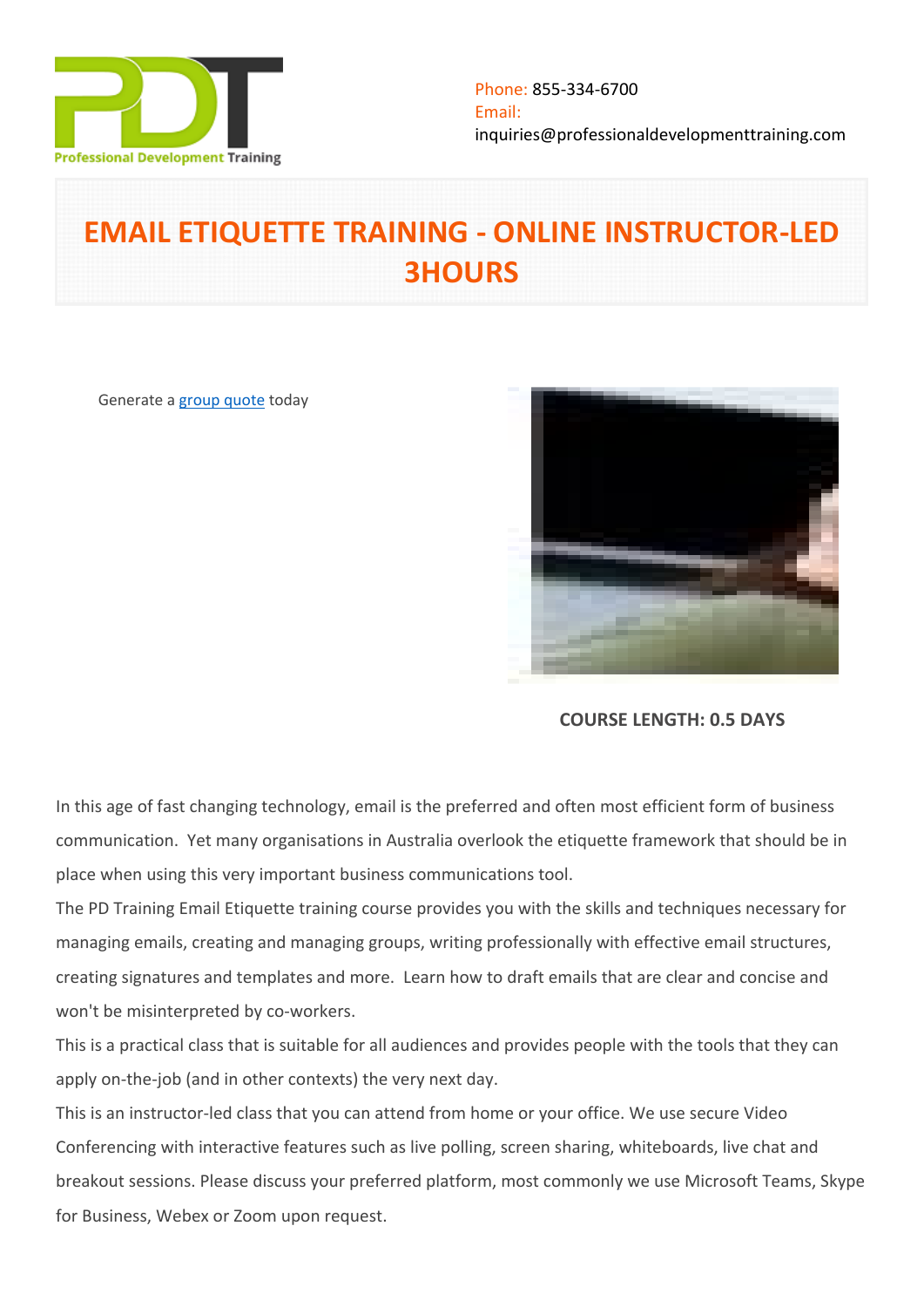These courses are facilitated in English, and are open to people from different industries across Australia, New Zealand, Singapore, Malaysia and Hong Kong - this is a short but powerful learning experience that gives you global collaboration opportunities.

Our trainers and processes have been refined to give you a personalised learning experience where it is specifically targeted to your needs.

\*\*Please note, these classes run to a very tight schedule, please follow the invitation and join the class 10 minutes prior to commencement so you are ready to participate and don't miss a minute!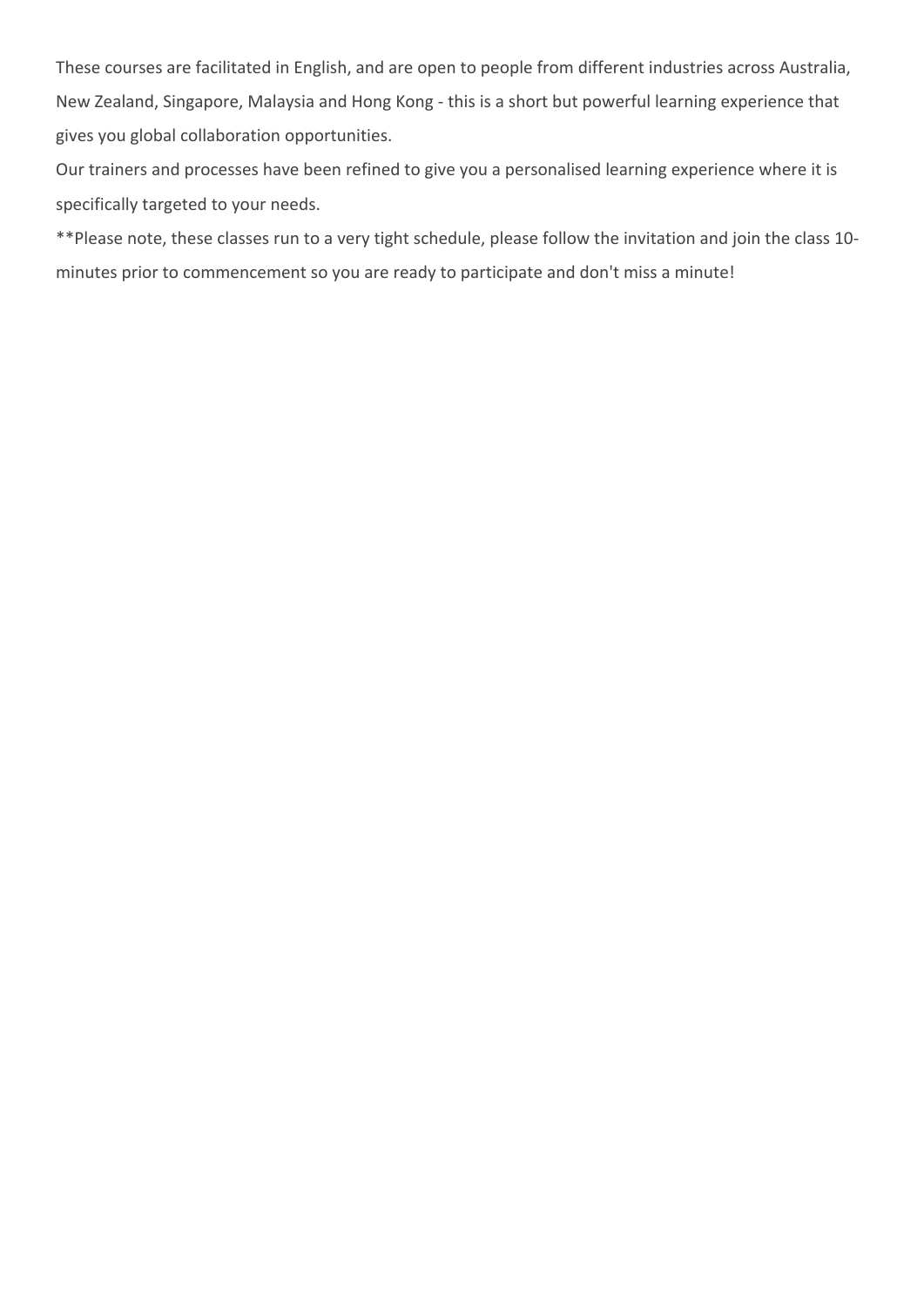# **EMAIL ETIQUETTE TRAINING - ONLINE INSTRUCTOR-LED 3HOURS COURSE OUTLINE**

# **FOREWORD**

An international workplace survey has found that 83% of Australians use email, the Internet, or both while at work and most are convinced it makes them more productive.

With this growing trend in modern business communication within Australia, the explosion of unnecessary and time-wasting emails was one of the biggest sources of complaints. Some 35% of workers said they received high levels of emails that were either time wasting or unnecessary. This evidently points to the volume of emails that are directed to people without having a clear purpose.

In an increasingly knowledge-based economy, it is critical that information is widely accessible and able to be utilised effectively in the workplace. It is also vital that organisations develop policies to guide employees on the correct use of online communications. These should cover issues such as privacy, personal use, monitoring, downloading of content, access by third parties and illegal use of the Internet.

## **OUTCOMES**

#### **In this course you will:**

- Master effective email structures to achieve clarity and successful communication
- Learn to write for the reader, starting with effective subject lines
- Make the most of 'email estate'
- Carefully consider the email recipients
- Learn to work within principles or 'rules of thumb' to ensure professional, clear & effective emails
- Perfect grammar because it matters
- Format messages for readability
- Master the inbox using some core principles and email functions

#### **MODULES**

#### **Lesson 1: Create Structure for Success**

- Forward-To-CC-BCC
- Urgent
- ! High Importance vs Low Importance
- Subject
- Salutation
- $\bullet$  Introduction Body Conclusion
- Signature
- Draft
- Time Delays

# **Lesson 2: Rules of Thumb**

- Effective Subject lines: Tell Me What You Need
- One Page View Only
- Average 15 Words per Sentence
- As Short as Possible Avoid Extra Words
- 2 3 Lines per Paragraph Maximum